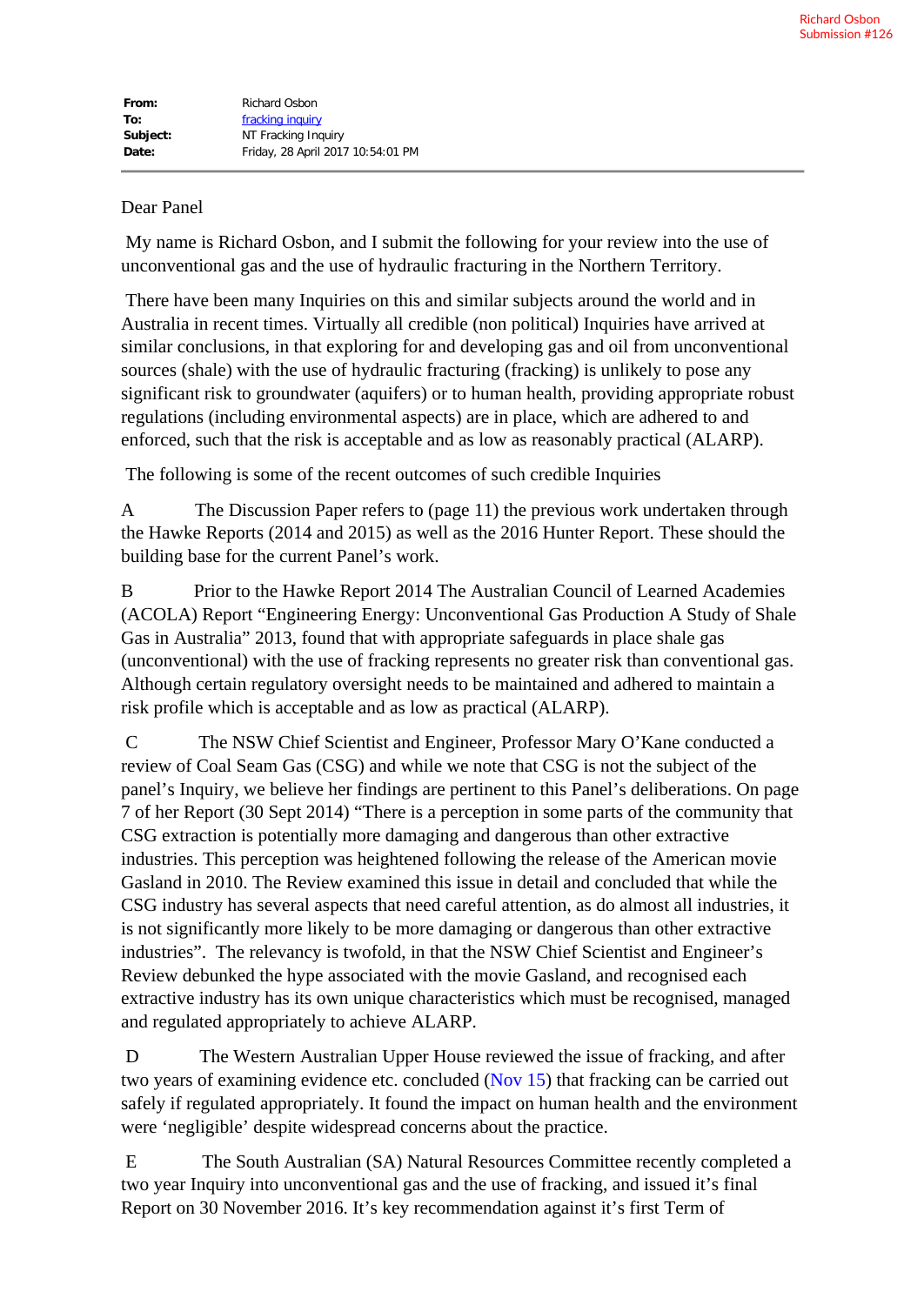Reference was that unconventional gas (fracking) is unlikely to have any impact on groundwater (aquifers).

F As mentioned, there have been many Inquiries worldwide, but the UK is also very relevant to Australia, as its ownership to mineral rights is similar to Australia. The UK had a very rigorous inquiry carried out by the Royal Society and the Royal Academy of Engineering specifically to do a report on hydraulic fracturing and shale gas. Professor Sir Mark Walport UK Chief Scientist gave a speech predominantly focussed on Risk and Innovation in Germany in September 2014, summed up the findings, with the following

"There are really 3 science and engineering concerns about hydraulic fracturing (fracking). The first of these is: will it cause earth tremors? The second is: will you get contamination of the water table? And the third is: will there be fugitive release of the methane gas? (In other words if you leak all the gas then you lose the advantage of it as a fossil fuel). And what the science and the engineering tells you is that this is a drilling technology and no drilling technology is completely risk-free. **But if it is done well, if it is engineered well, if it is governed well, then it is as safe as any other form of drilling**, recognising that there is no 'free lunch', there is nothing that is completely risk-free." He went on to note

"Those are the engineering concerns, and that's what the Royal Academy of Engineers' report said and actually multiple other reports have all essentially said the same thing. But the public or publics who are protesting, at least in some parts of the world, about fracking are coming at in from a different angle. They're coming at it from the values angle and from the 'my pain, your gain' angle. And so there's a group that dislike fracking because they dislike fossil fuels, there's another group that dislike fracking because they actually just don't like big companies, and then there's a third group who just don't want the inconvenience of having something industrial happening in their back yard." The referenced speech can be found here [http://bit.ly/1CVyur7](http://pesa.us9.list-manage2.com/track/click?u=6ccd42798cb22f546274936b3&id=158a364db0&e=2b0292ea35)

In line with the UK Inquiry and the recommended outcomes, the UK Infrastructure Bill 2014-15, was passed through the UK Parliament, and it, which among other things will permit fracking below 300 meters in the UK.

It is on this basis that I urge the Panel to adopt a factual and evidence based approach toward assessing the potential risks regarding the exploration for and the development of unconventional gas and oil, and the use of hydraulic fracturing to enhance its production, providing at all times, there is a robust regulatory regime which through strong enforcement enables the risk to be reduced to be ALARP.

Yours sincerely

Richard Osbon

References :

Royal Society report on fraccing in the UK

Independent report by the Royal Society and Institute of Engineers in the UK re shale gas